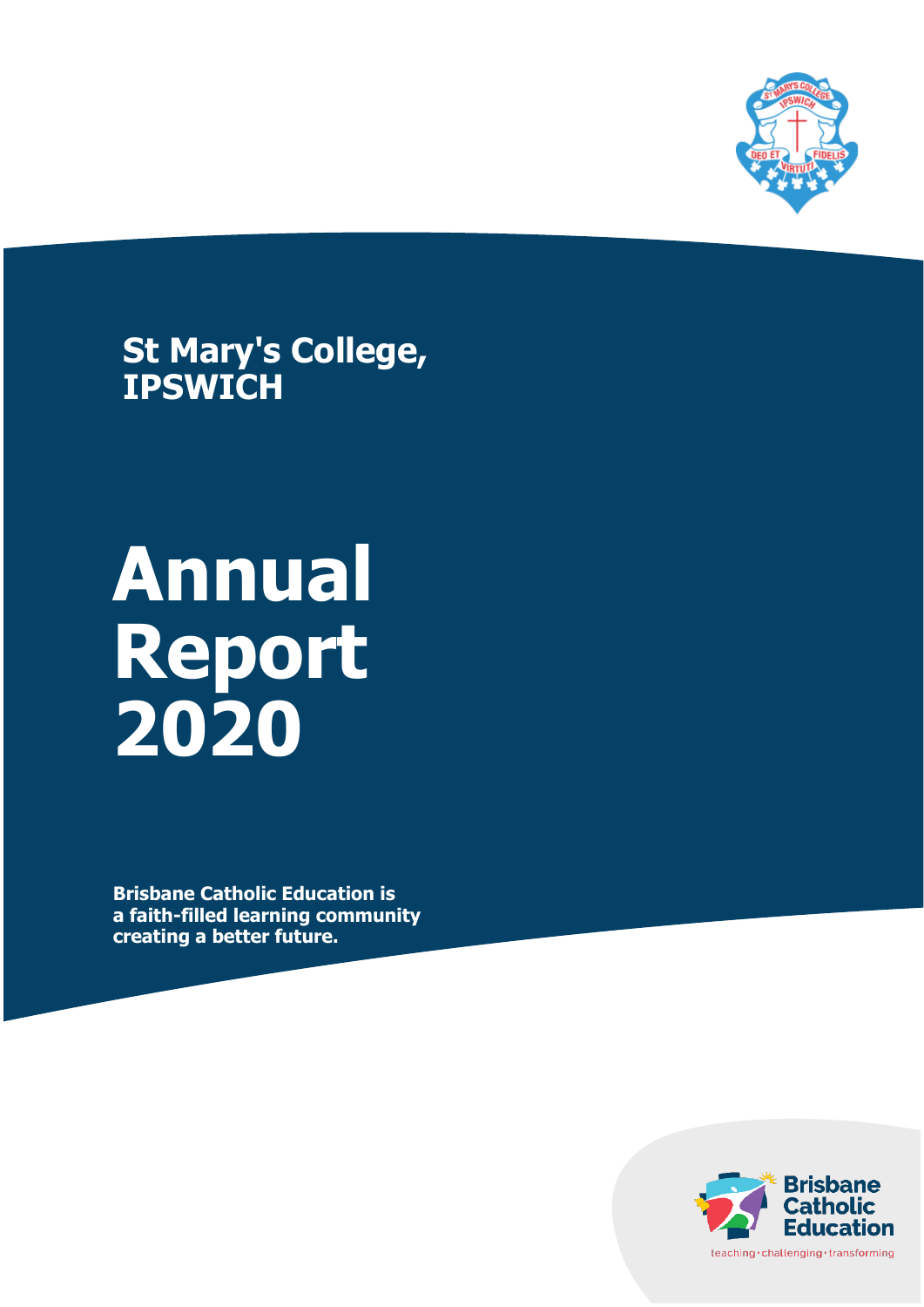# **Contact information**

| <b>School</b>         | St Mary's College                                                                                                                                                                          |
|-----------------------|--------------------------------------------------------------------------------------------------------------------------------------------------------------------------------------------|
| <b>Postal address</b> | PO Box 172, IPSWICH, QLD, 4305                                                                                                                                                             |
| Phone                 | (07) 3432 5444                                                                                                                                                                             |
| <b>Email</b>          | sipswich@bne.catholic.edu.au                                                                                                                                                               |
| <b>Web pages</b>      | Information about the school can be at www.stmarys.qld.edu.au<br>Additional information about Brisbane Catholic Education school is<br>located on the Brisbane Catholic Education website. |
| <b>Contact person</b> | Judith Finan - Principal                                                                                                                                                                   |

# **Principal's foreword**

The 2020 Annual Report presents information for reporting requirements and informs the wider community of our school's operations and achievements through the year. The report includes information on the school's profile, curriculum delivery, social climate, school funding, workforce composition and student performance.

#### **School progress towards its goals in 2020**

As a College community we are proud of the progress on our Annual Operational Plan despite the challenges experienced during the pandemic. Our Spiritual theme for 2020 was Care for Creation, and by echoing the devotion of St Francis of Assisi, the patron Saint of animals and the environment, we expressed our love for God's creation. Our students took up the challenge of recycling and various rubbish bins were installed to encourage the appropriate disposal of waste. The College Tuckshop convenor also came on board and made sure all packaging could be recycled. Understanding each of us has a role of play in caring for our environment was clearly promoted throughout the year.

In 2020, through positive promotion and marketing of our holistic education, the College enrolment reached 650 students. A range of strategies have been used to promote the College, including greater social media presence. We are now working towards an enrolment of 700 from 2021.

Despite all the challenges of the year we had some great achievements in 2020. The Memorandum of Understanding with the University of Southern Queensland would have to be a highlight. We currently offer a Certificate III in Health Services Assistance (HLT33115) and successful students now can take up a direct entry into the Bachelor of Nursing course at USQ, subject to certain conditions. This agreement, along with our Aviation agreement through the Schools Gateway to Industry Programs, supports our students in their future aspirations by creating quality pathways with our tertiary and industry partners.

Other outstanding achievements for 2020 include:

- Sustained Silent Writing has been established as a regular weekly opportunity for writing by all students.
- Staff have embedded strategies to teach the literacy techniques of Purpose, Audience and Text Structure and Organisation to enhance student writing. In an outstanding result, 90% of our Year 8 students reached their writing target this year.
- Our goal to create reflective Prayer Spaces in each classroom has been highly successful.
- Our Relationships and Sexuality program was fully implemented and is accessible in an interactive digital format.

Our progress on our other College goals were impacted by the global pandemic, however, we are proud of how staff were able to adapt their teaching program to respond to the State Government decision regarding school closures. Our teachers effectively delivered an alternative learning program through the Microsoft Teams online platform; for many teachers this was new software. We held Live Teams events where we broadcast assemblies and meetings online. These proved to be very successful.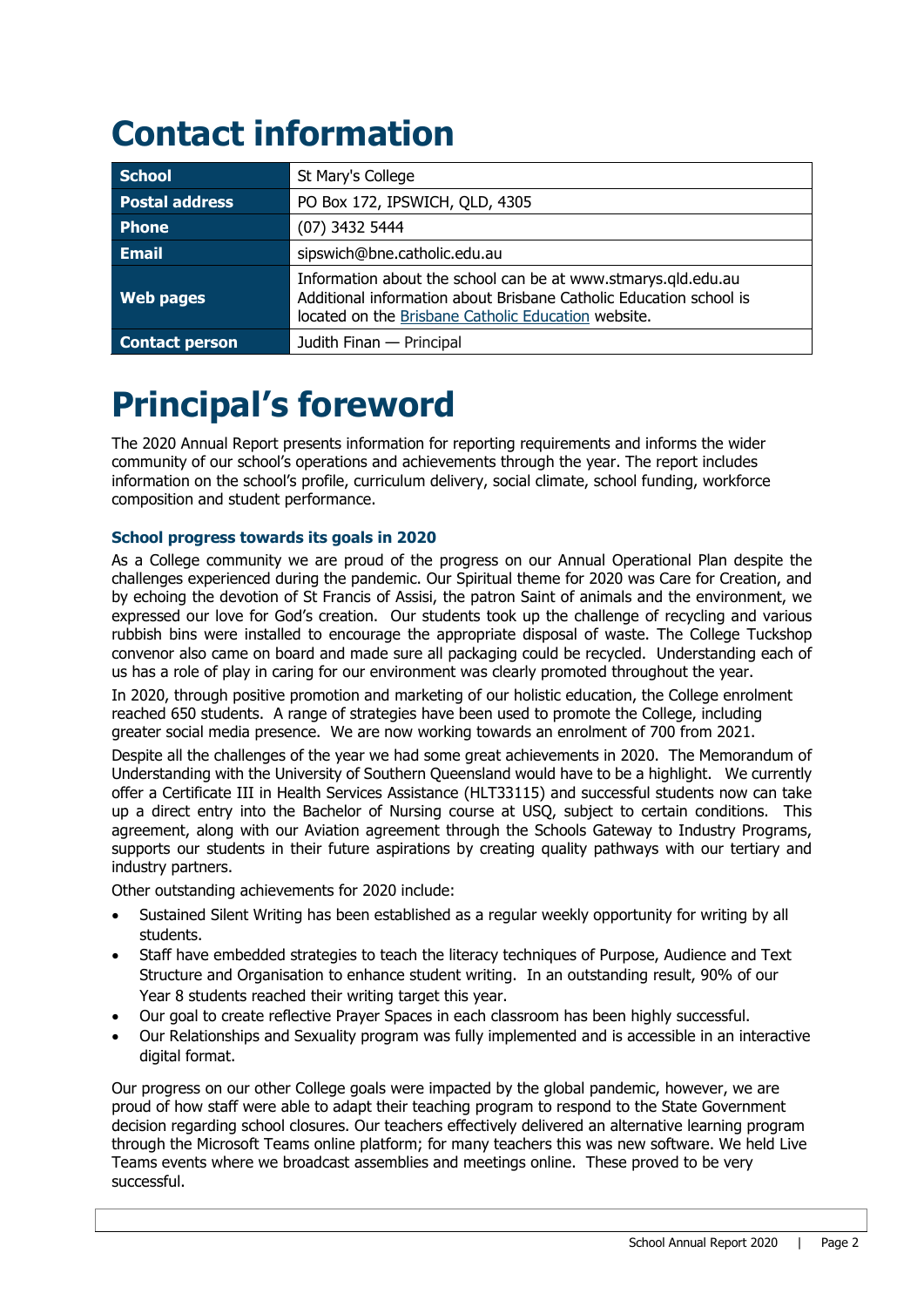#### **Future outlook**

Our explicit improvement agenda for 2021 will focus on deepening the spiritual, scriptural and theological capacity of students and staff. We see our Middle Leaders taking on key roles to deliver explicit learning and teaching agendas, such as our literacy initiatives and embedding Catholic Perspectives in the curriculum. As our student enrolment grows we will continue to focus on retention, attendance, engagement, mental health and wellbeing.

# **Our school at a glance**

# **School profile**

St Mary's College is a Catholic school administered through Catholic Education Archdiocese of Brisbane.

| <b>Coeducational or single sex:</b> | Girls only |
|-------------------------------------|------------|
|-------------------------------------|------------|

**Year levels offered in 2020:** Secondary

**Student enrolments for this school:**

|      | <b>Total</b> | <b>Girls</b> | <b>Boys</b> | <b>Aboriginal and Torres</b><br><b>Strait Islander students</b> |
|------|--------------|--------------|-------------|-----------------------------------------------------------------|
| 2020 | 648          | 648          |             |                                                                 |

Student counts are based on the Census (August) enrolment collection.

#### **Characteristics of the Student Body**

St Mary's College welcomes students from all cultural and faith backgrounds. In 2020, we had 17 students who identify as Aboriginal and/or Torres Strait Islander; these students and their families are supported by our Indigenous Mentor. Thirty-two students came from Defence families and receive support from our Defence Transition Mentor. We had 13 students from African countries who, along with their families, are supported by our African Mentor. St Mary's College has a school-based speech therapist who works with any students requiring speech language assistance, including those whose first language is not English. Our families typically fall into the middle and lower socio-economic bracket and are very aspirational for their children; thus, they work hard to provide a quality education for their daughter/s. As a school with a lengthy history, we have families with long connections to the College, which we value greatly. Ipswich is a regional centre, and we draw from the surrounding urban and rural areas, with some students travelling over 45 minutes to get to school. The College provides a diverse range of academic and vocational opportunities, to cater for their career aspirations. The Learning Enrichment Centre supports our students with learning needs, ensuring adjustments for learning programs and assessment supports are in place.

# **Curriculum implementation**

#### **Curriculum overview**

- The College is an inclusive community catering for a broad demographic of learners.
- The College delivers a full Australian Curriculum  $7 10$ , increasing vocational opportunities in Year 10.
- Pathways are prioritised through Senior with an extensive suite of ATAR/OP eligible pathway options, with comprehensive offerings of Mathematics and Sciences.
- Vocational Pathways are prioritised with 8 certificate courses in Vocational Pathways, Hospitality, Business, Aviation, Fitness and Health.
- Recently, the College has grown its Engineering offerings in Years 7 to 10 with opportunities being explored to offer a senior pathway in 11 and 12.
- Reporting on student progress occurs throughout the year with feedback to students. Official reporting to parents occurs at key junctures of the year.
- Teacher and Parent Engagement meetings occur twice a year.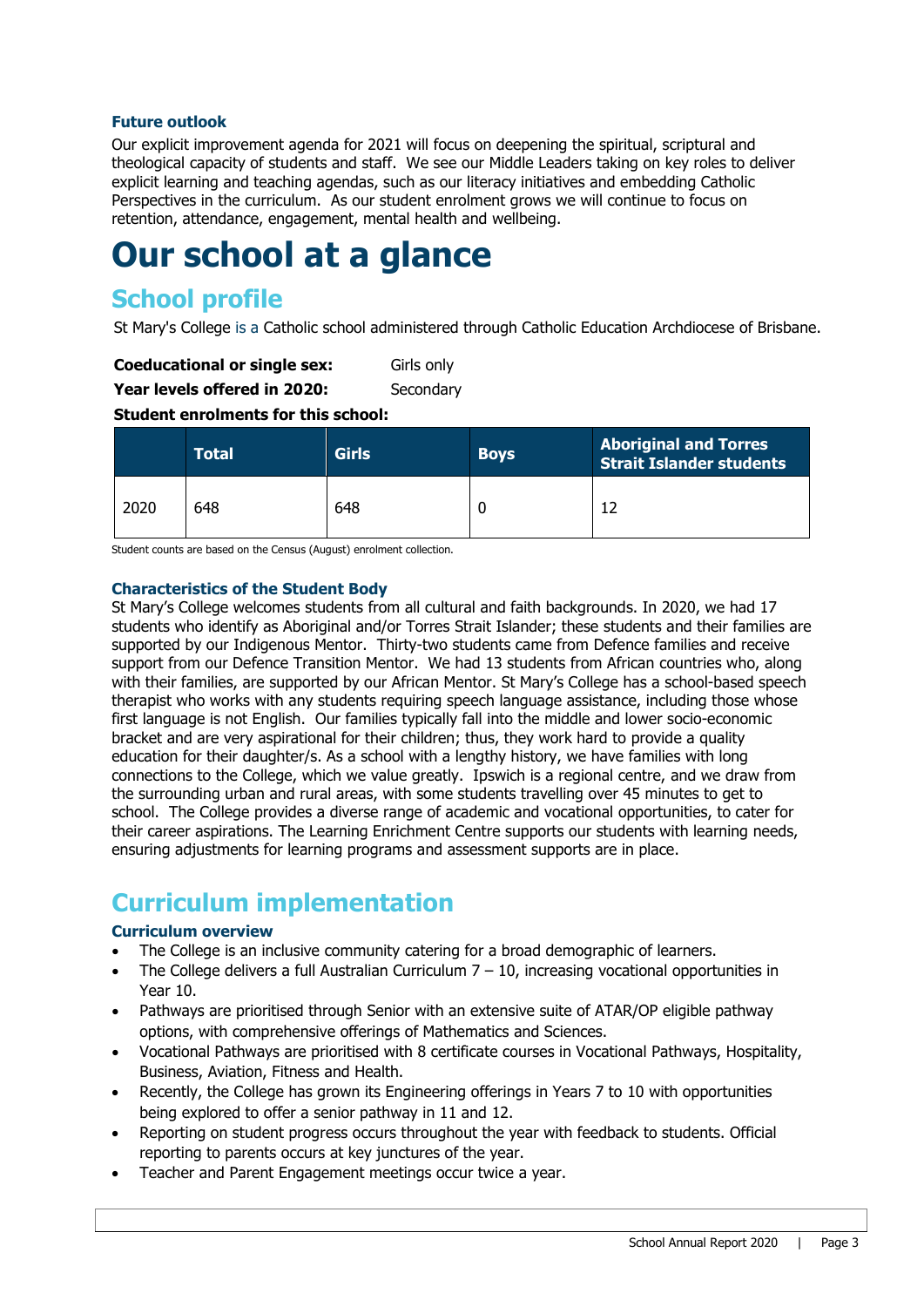#### **Extra-curricular activities**

**Sport:** Our sporting program is extensive offering over 10 different sports (Swimming, Touch football, soccer, tennis, AFL – to name a few). We play in 21 different sporting competitions, including SEQ Futsal, CISSSA touch football, soccer, CaSSSA hockey, netball, QISSN, QC Cup, Vicki Wilson netball, FISAF Sports Aerobics. We are part of 4 Sports Associations including CaSSSA (Catholic Secondary School Sport Association); CISSSA (Combined Ipswich secondary School Sport Association); Western Rangers and Metropolitan West. We offer Gym Club to the students 2 mornings a week all year round. We also offer swimming training and fitness (term 1); running club (terms 1-2) and athletics training (terms 2-3). In addition to these sports we are lucky enough to have qualified coaches come to the College to coach the Students. In 2020 we introduced AFL and NRL to the sporting calendar with many Students in the junior school competing in their first interschool NRL competition. Due to COVID sport in 2020 was reduced and when competitions started there were restrictions with how many teams schools were allowed to enter.

| FUTSAL - Year 7/8A                                                   | <b>Combined Ipswich Secondary Schools</b>     | <b>Incomplete Season</b>   |
|----------------------------------------------------------------------|-----------------------------------------------|----------------------------|
| FUTSAL - Year 7/8B                                                   | <b>Combined Ipswich Secondary Schools</b>     | <b>Incomplete Season</b>   |
| FUTSAL - Year 9/10A                                                  | <b>Combined Ipswich Secondary Schools</b>     | <b>Incomplete Season</b>   |
| FUTSAL - Year 9/10B                                                  | <b>Combined Ipswich Secondary Schools</b>     | <b>Incomplete Season</b>   |
| FUTSAL - Open A                                                      | <b>Combined Ipswich Secondary Schools</b>     | <b>Incomplete Season</b>   |
| FUTSAL - Open A                                                      | SEQ Futsal Championships Preliminaries        | 3rd in Pool                |
| TOUCH FOOTBALL - Year 7/8A                                           | Combined Ipswich Secondary Schools            | <b>Incomplete Season</b>   |
| TOUCH FOOTBALL - Year 7/8B                                           | Combined Ipswich Secondary Schools            | <b>Incomplete Season</b>   |
| TOUCH FOOTBALL - Year 9/10A                                          | <b>Combined Ipswich Secondary Schools</b>     | <b>Incomplete Season</b>   |
| TOUCH FOOTBALL - Open A                                              | Combined Ipswich Secondary Schools            | <b>Incomplete Season</b>   |
| BASKETBALL - Year 7/8A                                               | Combined Ipswich Secondary Schools            | <b>RUNNERS UP</b>          |
| VOLLEYBALL - Junior A                                                | <b>Combined Ipswich Secondary Schools</b>     | 4 <sup>th</sup> Place      |
| VOLLEYBALL - Open A                                                  | Combined Ipswich Secondary Schools            | 4th Place                  |
| FOOTBALL - Open A                                                    | <b>Combined Ipswich Secondary Schools</b>     | 3rd Place                  |
| NETBALL - Year 9A                                                    | <b>Combined Ipswich Secondary Schools</b>     | <b>RUNNERS UP</b>          |
| NETBALL - YEAR 10                                                    | Combined Ipswich Secondary Schools            | <b>CHAMPIONS</b>           |
| NETBALL - Open A                                                     | <b>Combined Ipswich Secondary Schools</b>     | <b>RUNNERS UP</b>          |
| HOCKEY - Open A                                                      | Catholic Schoolgirls Sports                   | 3rd Place                  |
| SPORTS AEROBICS - Secondary Schools<br>Pre-Choreographed Senior Team | <b>FISAF National and State Championships</b> | <b>NATIONAL CHAMPIONS!</b> |
| SPORTS AEROBICS - Secondary Schools<br><b>Intermediate Team</b>      | <b>FISAF National and State Championships</b> | <b>RUNNERS UP</b>          |
| SPORTS AEROBICS - Secondary Schools<br>Pre-Choreographed Junior Team | FISAF National and State Championships        | <b>NATIONAL CHAMPIONS!</b> |
| <b>SWIMMING</b>                                                      | Catholic Schoolgirls Sports                   | 3rd Aggregate              |
| <b>CROSS COUNTRY</b>                                                 | Catholic Schoolgirls Sports                   | 3rd Aggregate              |

#### **St Mary's College Team Sport Overview 2020**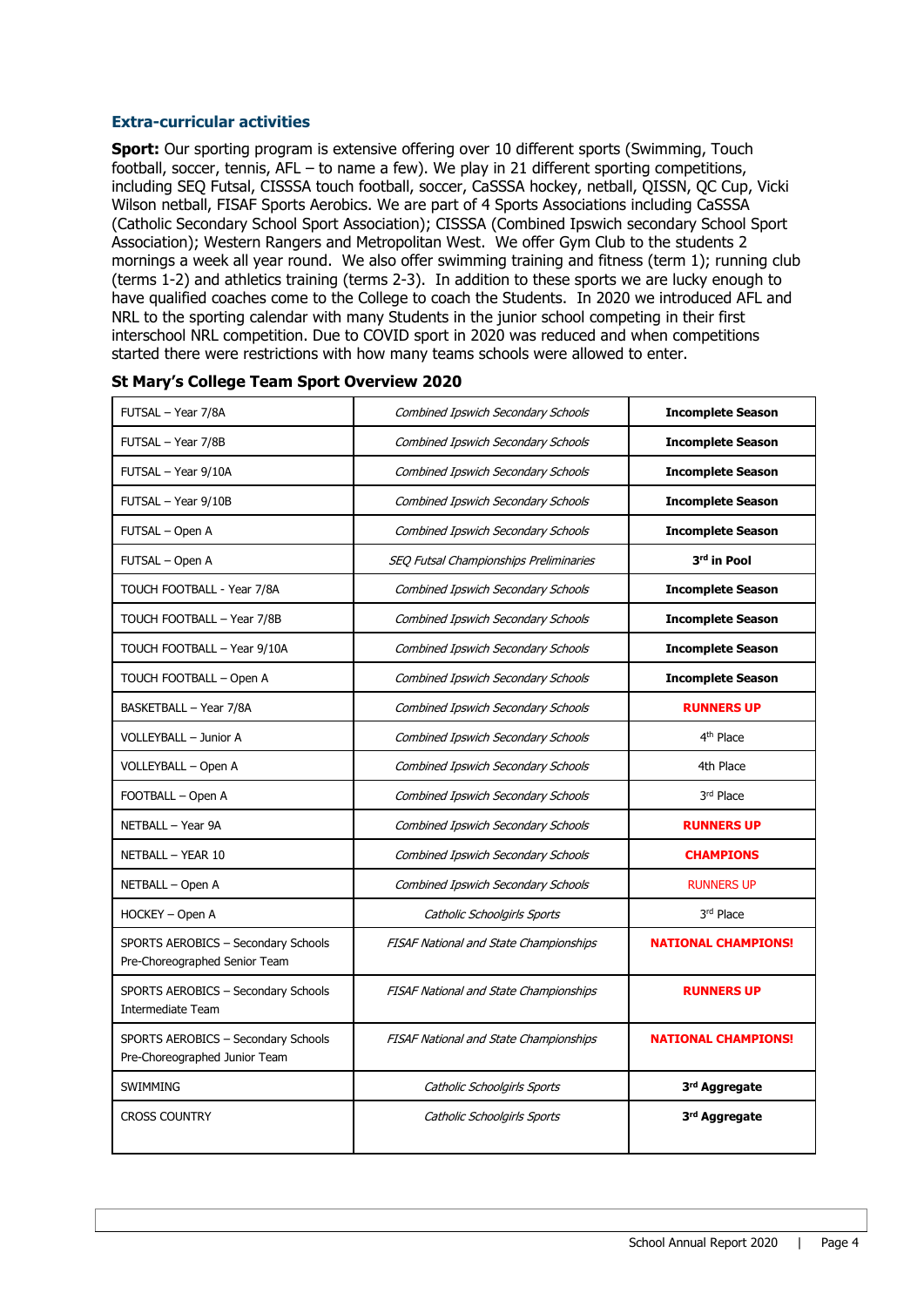| Number of School Teams                        | 23 Teams              |
|-----------------------------------------------|-----------------------|
| Number of Competitions                        | 5 Competitions        |
| Number of Sports                              | 10 Sports             |
| <b>Champion Teams</b>                         | 2 Championships       |
| Runners Up                                    | 4 Runner Up Positions |
| <b>Student Population Participating</b>       | 254 Students          |
| Percentage of School Population Participating | 38% (DUE TO COVID)    |

#### **St Mary's College Team Sport Synopsis 2020**

**Mission and Service:** At St Mary's College in 2020, the coronavirus pushed us to re-imagine what mission and service could look like in a changing world. While some things continued as normal – we were extremely fortunate to hold most of our retreats throughout the year – some things had to be modified, yet the program was as enriching and fulfilling as ever. Two great initiatives that have become part of our community include the live-streaming of liturgical events, so that people who can't attend in person can still participate, and the Connect group, which began on-line during lockdown but continued to thrive once we were back at school. Each week, a growing number of students come together to 'connect' over scripture, snacks and sisterhood, helping our community to grow spiritually and socially. Twenty-Twenty was also the year that we reinstated Mercy Day, which is an opportunity for our College to celebrate all things Mercy. The day began with a liturgy and learning about the Mercy charism and was followed by each year level participating in a service activity that connected to one of the five pillars. This service led to the creation of 150 "take-out" bags for patrons of Rosies and Emmanual Mission, 200 sight-word poems for young learners in Cambodia and 800 Birth Kits for women in developing nations. Throughout the year, we raised vital donations for Project Compassion, the Caritas bushfire appeal and the Lebanon appeal, gathered dozens of baskets of goods for our Mercy partners at Romero and St Vincent de Paul and participated in numerous service opportunities with Rosies Outreach, DanDaLion, Edmund Rice Camps and the Vinnie's Sleepout. We continued to offer Chapel Mass each Friday once we were able to do so, with numerous students and staff participating each week, along with our participation in Parish masses. Overall, the mission, service and faith opportunities provided by the College were engaged with by many students throughout 2020 and enabled many to stay connected during a challenging year.

**Cultural:** The Cultural Program at the College is extensive, offering a wide range of debating, dance, instrumental, choral, drama, media and design opportunities. Despite the challenges of 2020, students in the Cultural Program managed to make the most of the activities on offer. This was also a year of firsts for the SMC Cultural Program. The Open Dance Troupe entered their first virtual online dance eisteddfod; the Phoenix Online Dance Challenge. This was the first year that we had senior dance student mentors taking our Showcase, Introductory and Year 7 Tap Ensembles. 2020 saw the first ever Year 7 Tap Ensemble and lastly, the Showchoir had their repertoire professionally recorded at Studio 188 in Ipswich for the first time.

The Journalism and Media (JAM) Team also had a particularly successful year. They created a College Magazine for the Australian Teachers of Media's Front Page Competition and were placed in the top four in Australia for their entry *The Mercy Minute*. The creation of this magazine is now a bi-annual production. The JAM Team also facilitated various creative writing, videography and photography competitions throughout the year which really showcased the diverse talents of students at the College. Students in the JAM Team also wrote a book in a day and kept all our students informed throughout our period of online learning with tutorials on 'studying at home' tips and tricks. They also wrote articles and took photos for the College's newsletter, Facebook page and local newspapers.

In 2020, the Music Tuition Program had the largest enrolment numbers yet as students continued to take advantage of the Funded Music Tuition Program. This program offers students in years 7 - 9 funded instrumental lessons for those who want to learn a band or orchestral instrument. The program is jointly funded by the school and the P&F Association and we are very grateful to be able to offer this great opportunity to our junior students.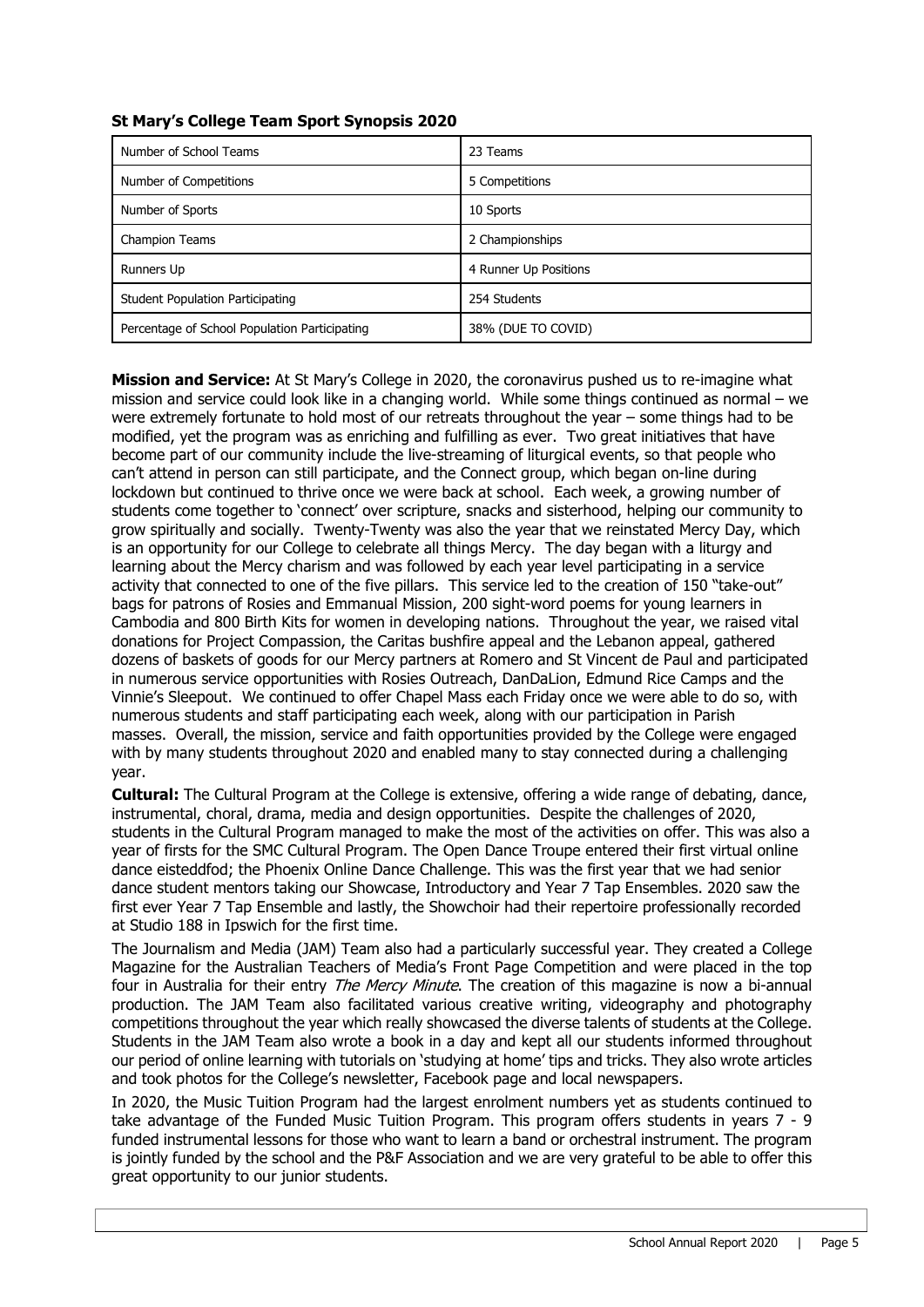COVID19 also did not stop our Debating Teams from building skills to add to their 'debating toolkit'. In term three, the College ran an intraschool debating competition, with teams competing against each other to present arguments around various topical issues, such as; the use of emotional support animals in schools and whether Australia's response to COVID-19 has been effective. The teams also regularly debated 'virtually' during our learning from home time.

In summary, students at the College were able to find new ways to participate in the Cultural Programs of dance, choir, journalism, debating, etc, with many programs thriving in the challenging context of 2020.

#### **How information and communication technologies are used to assist learning**

The College embraces Information and Communication Technologies to assist learning. The primary tool is the use of Microsoft collaborative tools, particularly Teams and OneNote to manage learning. The College has a one to one laptop program, so all students have access to their learning at school and home. The assessment submission tool 'Turnitin' is used as a support for teachers and students across Years  $8 - 10$  to support students with writing integrity. The College uses Maths Pathway as a resource across the curriculum to deliver the Mathematics Curriculum in Years 7 - 9. Teachers are provided with professional development opportunities to increase their digital literacy, to ensure that there is an ongoing growth in digital capacity. We also offer STEM aligned subjects through  $7 - 10$ , those being Engineering Principles and Systems and Design in Year 11, that make use of 3D printers and a laser cutter. In Digital Technologies the students are involved in robotics and coding.

## **Social climate**

#### **Overview**

St Mary's College has a strong belief that students whose wellbeing and pastoral care needs are catered for will learn better and achieve greater outcomes. We ensure we have a supportive Student Behaviour Management Policy including specific strategies for dealing with bullying. We aim for an inclusive school environment where everyone is welcome and accepted. Our teachers differentiate the curriculum to suit the various learning needs of our students. Our students are allocated to vertical pastoral care groups and they meet with Pastoral Teacher every day who monitors their wellbeing. A broader pastoral team including the Guidance Counsellors, Pastoral Leaders, Careers Adviser, Indigenous Mentor, African Community Mentor, Defence Mentor and Campus Minister, works to monitor emerging issues and to provide programs to support students. These processes and positions are in place to work in partnership with parents and the community to provide students with a holistic, Catholic education.

#### **Parent, student and staff satisfaction**

The tables below show selected items from the Parent/Caregiver, Student and Staff BCE Listens Surveys.

| Percentage of parents/carers who agree that:                                        | 2018      | 2020 |
|-------------------------------------------------------------------------------------|-----------|------|
| This school helps my child to develop their relationship with God                   | 85%       | 93%  |
| School staff demonstrate the school's Catholic Christian values                     | 83%       | 93%  |
| Teachers at this school have high expectations for my child                         | 88%       | 93%  |
| Staff at this school care about my child                                            | 86%       | 90%  |
| I can talk to my child's teachers about my concerns                                 | 85%       | 90%  |
| Teachers at this school encourage me to take an active role in my child's education | 80%       | 85%  |
| My child feels safe at this school                                                  | 84%       | 89%  |
| The facilities at this school support my child's educational needs                  | <b>NA</b> | 92%  |
| This school looks for ways to improve                                               | 80%       | 90%  |
| I am happy my child is at this school                                               | 79%       | 87%  |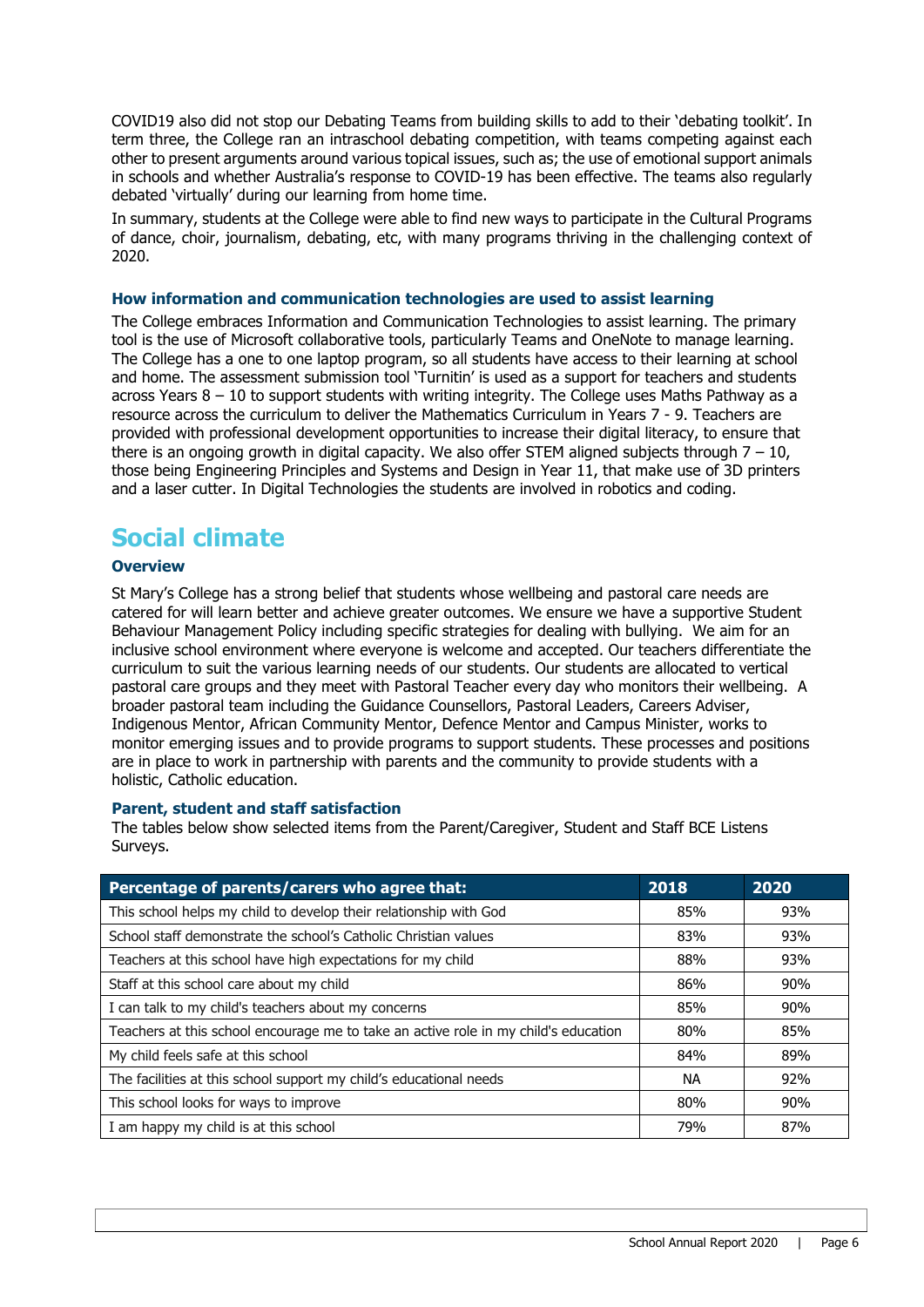| Percentage of students who agree that:                                                            | 2018 | 2020 |
|---------------------------------------------------------------------------------------------------|------|------|
| My school helps me develop my relationship with God                                               | 62%  | 66%  |
| I enjoy learning at my school                                                                     | 78%  | 71%  |
| Teachers expect me to work to the best of my ability in all my learning                           | 81%  | 94%  |
| Feedback from my teacher helps me learn                                                           | 94%  | 85%  |
| Teachers treat students fairly at my school                                                       | 66%  | 66%  |
| If I was unhappy about something at school I would talk to a school leader or<br>teacher about it | 75%  | 51%  |
| I feel safe at school                                                                             | 83%  | 70%  |
| I am happy to be at my school                                                                     | 74%  | 63%  |

| Percentage of staff who agree that:                                     | 2018 | 2020 |
|-------------------------------------------------------------------------|------|------|
| Working at this school helps me to have a deeper understanding of faith | 96%  | 90%  |
| School staff demonstrate this school's Catholic Christian values        | 92%  | 95%  |
| This school acts on staff feedback                                      | 88%  | 78%  |
| This school looks for ways to improve                                   | 86%  | 89%  |
| I am recognised for my efforts at work                                  | 72%  | 79%  |
| In general, students at this school respect staff members               | 90%  | 85%  |
| This school makes student protection everyone's responsibility          | 100% | 99%  |
| I enjoy working at this school                                          | 100% | 97%  |

#### **Family and community engagement**

St Mary's College actively works to engage with parents around student learning and student needs. We provide ongoing feedback, regular reporting and opportunities for parent meetings to inform parents and caregivers about their child's learning progress and achievements. Student who have specific learning needs, such as those who have a Verification and Individual Learning Plan have regular contact with our Support Teachers Inclusive Education and/or our Guidance Counsellors. Parents are encouraged to email or phone regarding any concerns they have about their child's learning. We have an active Parent and Friends Association and a highly supportive College Board.

### **Environmental footprint**

#### **Reducing the school's environmental footprint**

This is the second year of reporting on the school's electricity usage. Responsible energy usage supports the school's efforts towards a living response to Pope Francis' Encyclical Laudato Si' Care for our Common Home. The College continued its waste recycling and container recycling programs in 2020 with students engaging in recycling practices and competitive House challenges to see who could recycle the most containers. The funds raised from the container deposit scheme were donated to Caritas Australia.

The College was also delivered the results of the 2019 Energy Reduction and Management Plan (ERaMP).This was based on the study undertaken in 2019 which involved consultation with the school leadership team; site audits of buildings, landscape, and energy plant; followed by detailed quantitative analysis of air-conditioning systems, lighting, energy efficiency and solar. The ERaMP identified ten key actions which included steering group formation, adaptation of a Ladato Si' approach to College masterplanning, professional development of staff, reinvigorating the natural landscape, modification of the built environment, solar generation, LED lighting replacement, energy tracking and monitoring and air conditioning efficiency. During 2020, the College made a start on the recommendations and so far has made inroads in establishing the Laudato Si' Committee, professionally developing staff in Laudato Si practices, maintained set points for air conditioning systems, analysed energy usage in order to minimize waste and replaced defunct lighting with LED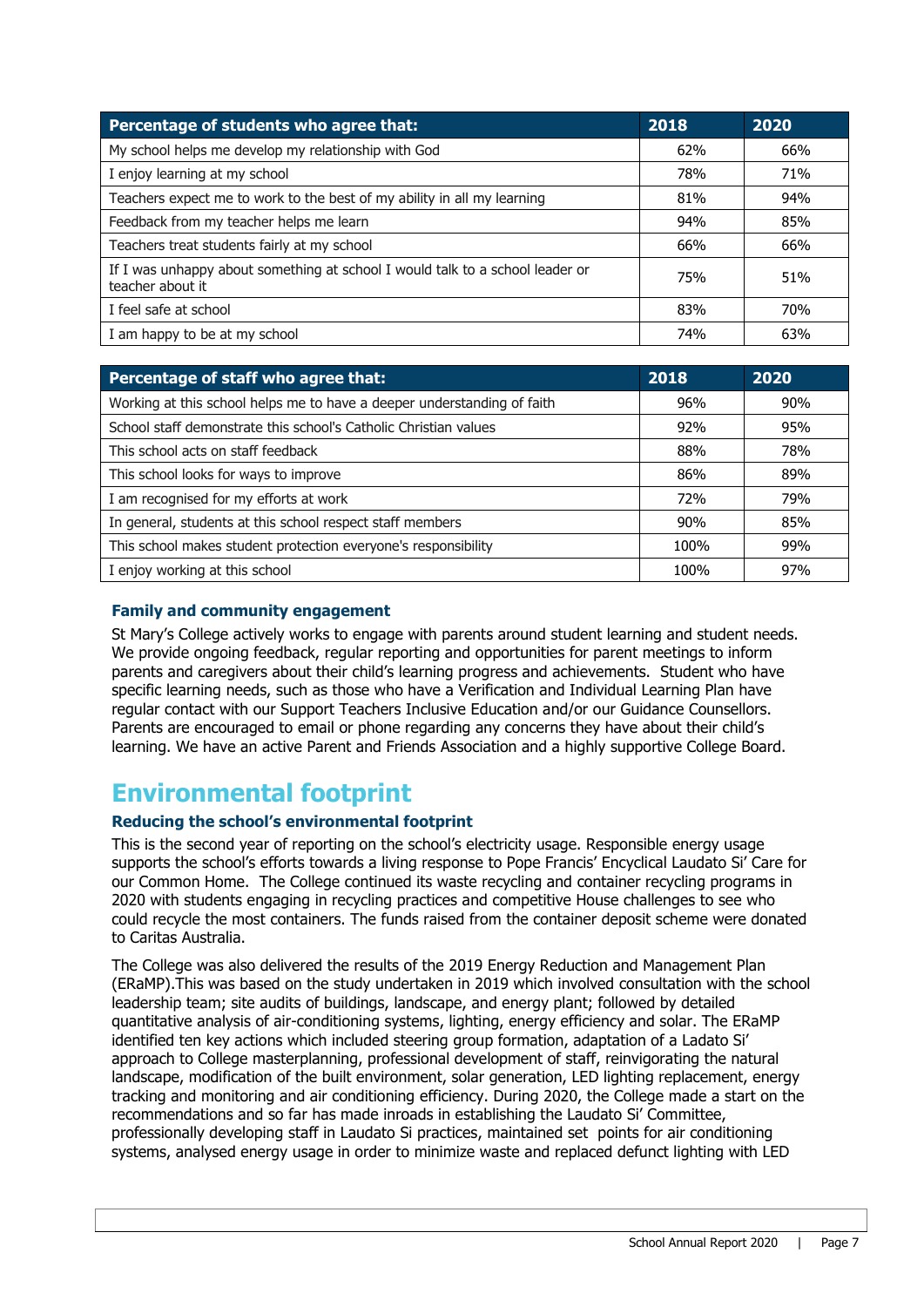models. The College will continue to implement the recommendations with the Laudato Si' approach at the forefront of its masterplan.

| <b>Environmental footprint indicators</b> |                           |  |  |
|-------------------------------------------|---------------------------|--|--|
| Years                                     | <b>Electricity</b><br>kWh |  |  |
| 2019                                      | 422257                    |  |  |
| 2020                                      | 418018                    |  |  |

### **School funding**

#### **School income broken down by funding source**

School income, reported by financial year accounting cycle using standardized national methodologies and broken down by funding source is available via the  $My$  School website.

#### **How to access income details**

- 1. Click on the My School link [http://www.myschool.edu.au/.](http://www.myschool.edu.au/)
- 2. Enter the school name or suburb of the school you wish to search.

| Find a school                   |              |                    | Search website |              |   |
|---------------------------------|--------------|--------------------|----------------|--------------|---|
| Search by school name or suburb |              |                    |                | Go           |   |
| <b>School sector</b>            | $\checkmark$ | <b>School type</b> | $\checkmark$   | <b>State</b> | w |

3. Click on 'View School Profile' of the appropriate school to access the school's profile.

| <b>View School Profile</b> |
|----------------------------|
|----------------------------|

4. Click on 'Finances' and select the appropriate year to view the school financial information.

| School profile | NAPLAN | Attendance | Finances | VET in schools | Senior secondary | Schools mar |
|----------------|--------|------------|----------|----------------|------------------|-------------|
|                |        |            |          |                |                  |             |

Note: If you are unable to access the internet, please contact the school for a hard copy of the school's financial information.

# **Our staff profile**

## **Workforce composition**

| Description                  | <b>Teaching Staff*</b> | <b>Non-Teaching Staff</b> |
|------------------------------|------------------------|---------------------------|
| Headcount                    | 59                     | 40                        |
| <b>Full-time Equivalents</b> | 55.9                   | 31.3                      |

\*Teaching staff includes School Leaders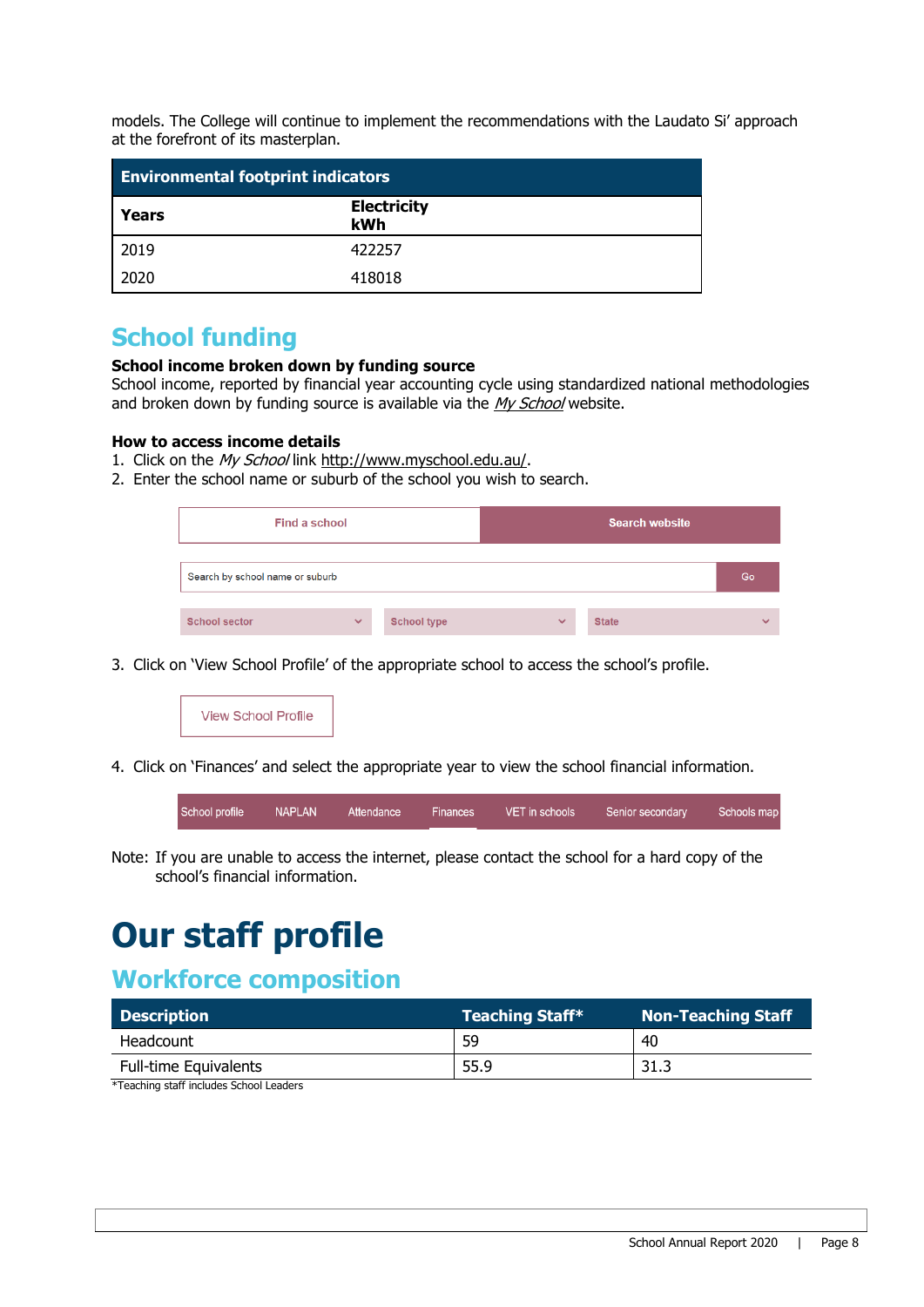# **Qualification of all teachers\***

| <b>Highest level of qualification</b> | Number of classroom teachers and school<br>leaders at the school |
|---------------------------------------|------------------------------------------------------------------|
| Doctorate                             |                                                                  |
| <b>Masters</b>                        | 17                                                               |
| Graduate diploma etc.**               | 9                                                                |
| Bachelor degree                       | 30                                                               |
| Diploma                               |                                                                  |
| Certificate                           |                                                                  |

\*Teaching staff includes School Leaders

\*\*Graduate diploma etc. includes graduate diploma, bachelor honours degree, and graduate certificate.

# **Professional development**

The major professional development initiatives are as follows:

The total funds expended on teacher professional development in 2020 were \$21,556. This reduction is almost half of what was spent in 2019 due to the impacts of COVID on events during the year.

The major professional development initiatives are as follows:

- Spirituality and Catholic ethos
- Curriculum moderation
- Student wellbeing
- Sport and physical education
- First aid

The proportion of the teaching staff involved in professional development activities during 2020 was **100**%.

## **Staff attendance and retention**

#### **Average staff attendance**

| <b>Description</b>                                                    | $\mathbf{v}_{\mathbf{a}}$ |
|-----------------------------------------------------------------------|---------------------------|
| Staff attendance for permanent and temporary staff and school leaders | 96.2%                     |

#### **Proportion of staff retained from the previous school year**

From the end of the previous school year, 84% of staff was retained by the school for the entire 2020.

# **Performance of our students**

### **Key student outcomes**

#### **Student attendance**

The overall student attendance rate in 2020 for all Brisbane Catholic Education schools across years 7-12 was 89.2%.

| <b>Description</b>                                                                | $\frac{0}{0}$ |
|-----------------------------------------------------------------------------------|---------------|
| The overall attendance rate* for the students at this school                      | 88.7%         |
| Attendance rate for Aboriginal and Torres Strait Islander students at this school | 81.4%         |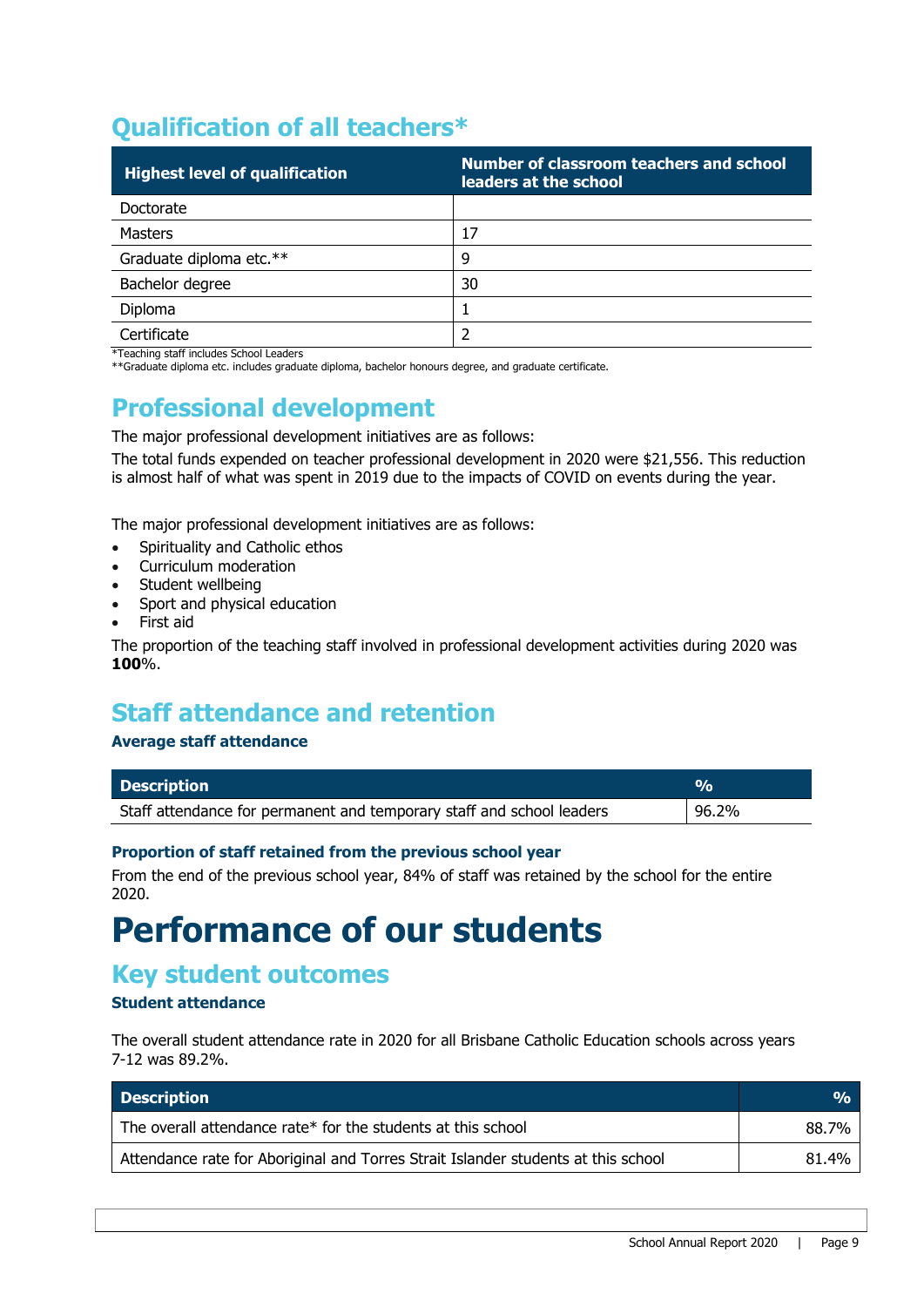| Average attendance rate per year level |         |                                 |       |
|----------------------------------------|---------|---------------------------------|-------|
| Year 7 attendance rate                 |         | 90.3%   Year 10 attendance rate | 88.6% |
| Year 8 attendance rate                 |         | 89.2%   Year 11 attendance rate | 89.5% |
| Year 9 attendance rate                 | 88.9% L | Year 12 attendance rate         | 84.7% |

\*The student attendance rate is generated by dividing the total of full-days and part-days that students attended, and comparing this to the total of all possible days for students to attend, expressed as a percentage.

#### **Apparent retention rate from Year 10 to Year 12**

| <b>Description</b>                                                                |       |
|-----------------------------------------------------------------------------------|-------|
| Year 12 student enrolment as a percentage of the Year 10 (2020) student<br>cohort | 91.9% |

#### **Description of how non-attendance is managed by the school**

The College recognises the relationship between attendance and learning. Accordingly, the College works with families in support of student attendance. Rolls are marked at the start of each lesson of the school day. Unexplained student absence is reported to the parent/caregiver via SMS. Phone calls are made for absences more than three days. In response to significant absenteeism, the College contacts parents via mail, requesting a meeting to address the concern.

To improve attendance, the College monitors individual attendance and encourages positive behaviours. Pastoral Care teachers encourage and congratulate students with improved and high attendance. Consistently high attendance is acknowledged with a certificate each term.

#### **NAPLAN**

Our reading, writing, spelling, grammar and punctuation, and numeracy results for the Years 3, 5, 7 and 9 NAPLAN tests are available via the [My School](http://www.myschool.edu.au/) website.

#### **How to access our NAPLAN results**

- 1. Click on the My School link [http://www.myschool.edu.au/.](http://www.myschool.edu.au/)
- 2. Enter the school name or suburb of the school you wish to search.



1. Click on 'View School Profile' of the appropriate school to access the school's profile.



2. Click on 'NAPLAN' to access the school NAPLAN information.

School profile NADI AN Attendance VET in schools Senior secondary Schools map Finances

Notes:

- 1. If you are unable to access the internet, please contact the school for a hard copy of the school's NAPLAN results.
- 2. The National Assessment Program Literacy and Numeracy [\(NAPLAN\)](http://www.nap.edu.au/naplan) is an annual assessment for students in Years 3, 5, 7 and 9.